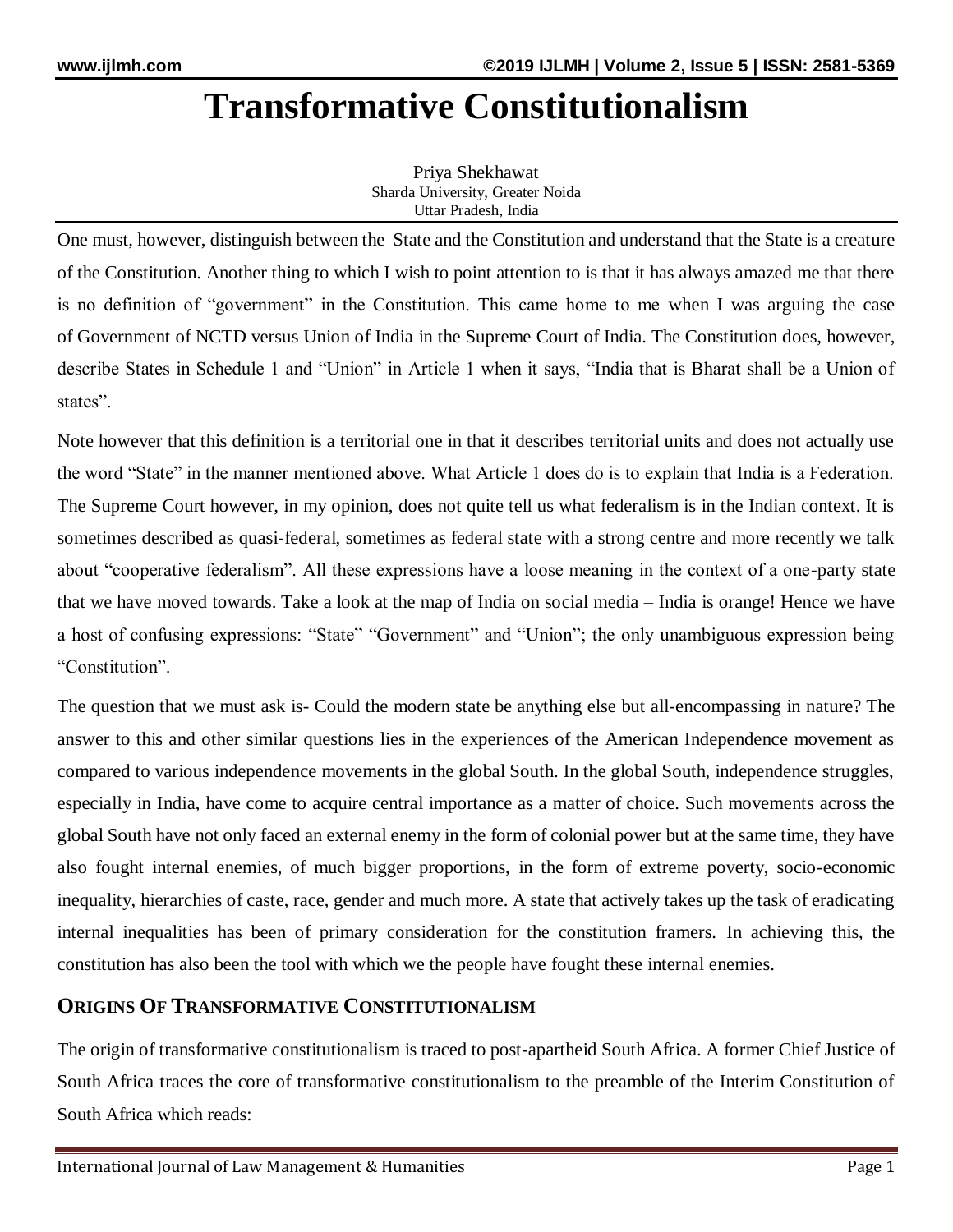"A historic bridge between the past of a deeply divided society characterized by strife, conflict, untold suffering and injustice, and a future founded on the recognition of human rights, democracy and peaceful co-existence and development opportunities for all South Africans, irrespective of colour, race, class, belief or sex".

While transformative constitutionalism, with regard to its meaning, continues to draw debates in the face of different experiences across the world, key elements that define or differentiate transformative constitutionalism are the central role of the State (Courts included) in fulfilling the project of emancipation and constant development of the Constitutional ideals of liberty, equality and fraternity.

It is these principles on which the society must sustain itself and the State must play an active role in constituting a society based on those principles. In India, the principal proponent of this view in the judiciary has been Justice Krishna Iyer, a judge who has had an abiding influence on my own work. Reflecting on the need to interpret the constitution as a transformative document, he remarked:

"The authentic voice of our culture, voiced by all the great builders of modern India, stood for the abolition of the hardships of the pariah, the mlecha, the bonded labour, the hungry, hard-working half-slave, whose liberation was integral to our independence. To interpret the Constitution rightly we must understand the people for whom it is made — the finer ethos, the frustrations, the aspirations, the parameters set by the Constitution for the principled solution of social disabilities."

Therefore, two key aspects of the term transformative constitutionalism emerge:

- 1. It envisages attainment of substantial equality by recognizing and eliminating all forms of discrimination as they may have existed or may develop in the future;
- 2. It calls for a realization of full human potential within positive social relationships the use of the term "positive social relationships" instead of limiting it to an individual's interactions with the State is indicative of the pervasive nature of transformative constitutionalism in the private sphere as well.

Differentiating this understanding of transformative constitutionalism from constitutionalism, Michaela Hailbronner invites us to think of what transformative constitutionalism is not. Citing US constitutionalism as not transformative constitutionalism, he contends that

"U.S. constitutionalism does not entrust the federal state with the task of bringing about a more just and equal society. Its conception of law is "reactive," to borrow from Mirjan Damaska, and its constitutionalism represents, in Somek's useful terms, 'Constitutionalism  $1.0$ " with its emphasis on liberty"<sup>[\[v\]](https://indianculturalforum.in/2019/07/22/transformative-constitutionalism-a-post-colonial-experiment/#5)</sup>

Therefore, US constitutional experience is often understood as different from the project of transformative constitutionalism as envisaged by the global South, in which states play an activist role. This is because of the highly divisive hierarchies and acute lack of resources persisting in countries like India and South Africa that the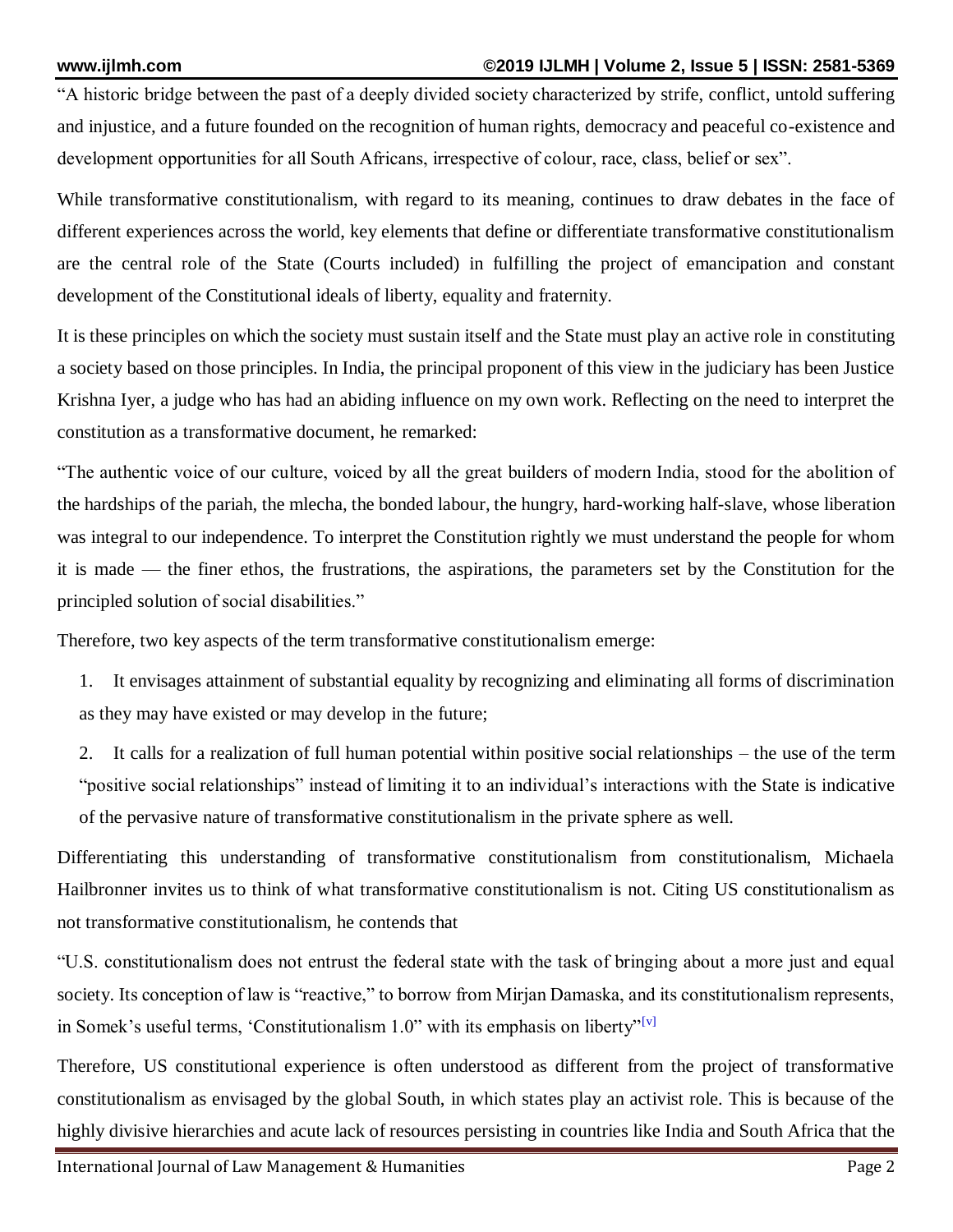Constitution sought to outrun. They also prevented us from developing any notion of a nation in the first place, as Dr Ambedkar contended, since the distinctions based on caste belied any existence of fraternity, and hence a nation.

India's constitutional moment was said to be a shift away from old practices and hierarchies. More recently and over 70 years since the Constitution came into force, the full court of the Rajasthan High Court has resolved that advocates ought not to address Judges as "My Lord", given the mandate of Article  $14^{[vi]}$  $14^{[vi]}$  $14^{[vi]}$ . The Court led by the Chief Justice Ravindra Bhatt has given us a classic example of what transformation from colonialism to republicanism could mean, even if it be in language; language, after all, is the most powerful tool of transformation.

#### **TRANSFORMATIVE CONSTITUTIONALISM AND THE JUDICIARY**

The jurisprudence around the constitutional ideals of equality, liberty, and fraternity began developing after the emergency. Recovering from the defeat of the Congress government in the post-emergency period, the Supreme Court, in search of legitimacy, articulated the jurisprudence of Public Interest Litigation.

Justice Bhagwati declared that the adversarial system of the commonwealth was unsuited to Indian conditions, it was based on "self- identification of injury and self-selection of remedy". Given the vast illiteracy of the people, this would not ensure access to justice.

I have elsewhere pointed out that it is no accident that one of the pioneers of the PIL, as articulated in [S P Gupta,](https://www.google.com/search?client=safari&rls=en&q=s+p+gupta+case&ie=UTF-8&oe=UTF-8) Justice Bhagwati was also one of the authors of the [ADM Jabalpur](https://indiankanoon.org/doc/1735815/) judgment. This limitation which is at the origin of PIL must be remembered as a major limitation on PILs itself. More recently it is very clear that PIL can be an instrument of oppression perhaps more deadly than any other since it is so heavily dependent on the "discretion" of judges.

And that brings me to the point out that the rule of "discretion" is contrary to the rule of law in that it introduces the rule of predominantly men and occasionally women. I am aware that no law can be implemented; no executive authority can function without "discretion" as a legal concept in decision-making. But India lacks a theory of "abuse of process" making it possible for decisions to degenerate to favouritism; face law and not case law and targeting of dissenters, under the cover of law. This must be remedied forthwith. Power cannot be used for a colleterial purpose in the name of "discretion". India lacks a theory of responsibility for wrongdoing. India lacks command responsibility for wrongdoing. What it has in fair measure, is impunity for ddecision-makers

## **NO ECONOMIC AND SOCIAL RIGHTS WITHOUT CIVIL AND POLITICAL RIGHTS**

We at the Lawyers Collective too thought when we argued [Olga Tellis](https://indiankanoon.org/doc/709776/) and the [Bombay Hawkers Union](https://indiankanoon.org/doc/231387/) cases that economic rights is what we need to work on – it was a magic wand that would remove poverty. I have since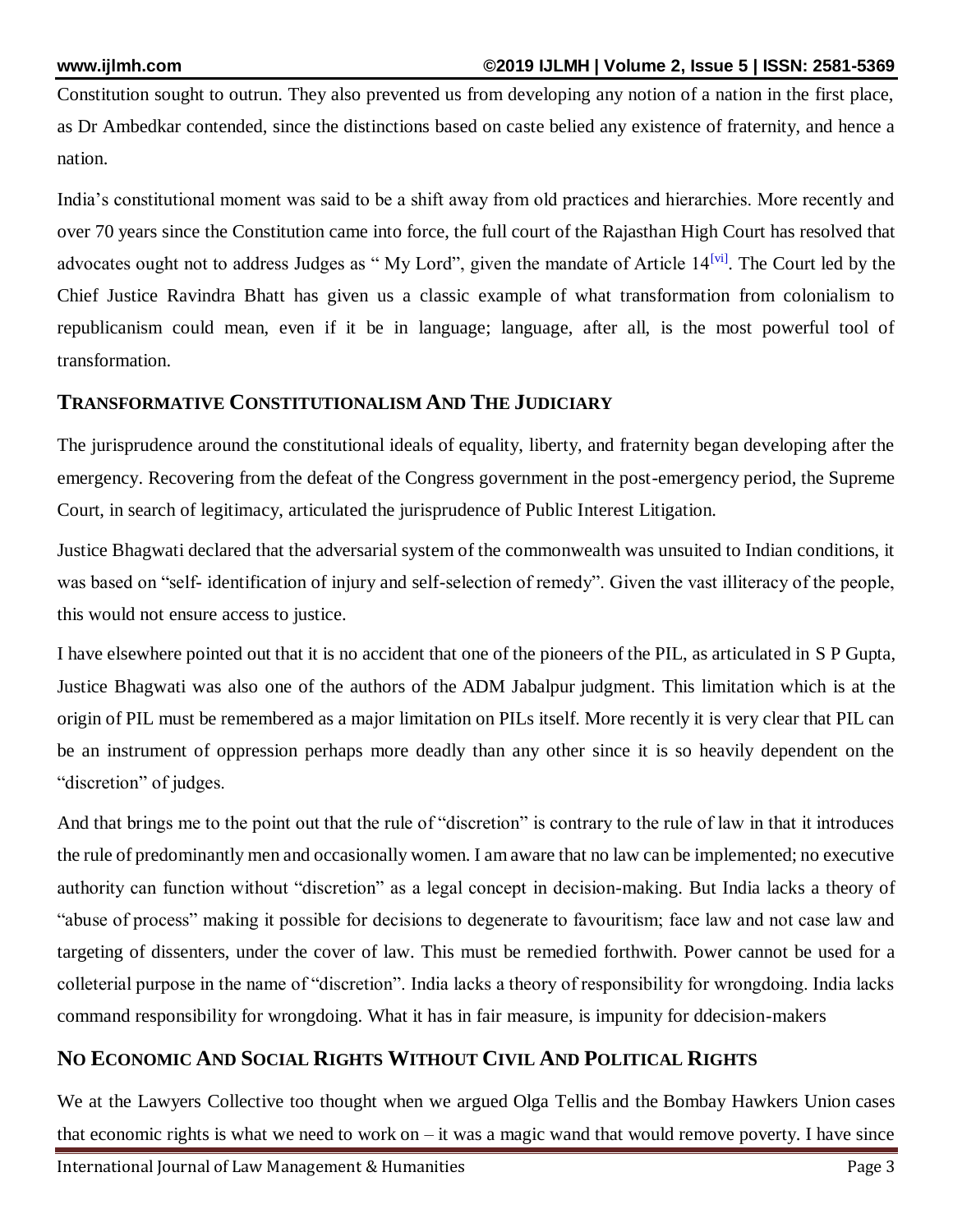then realized that my generation took its civil and political liberties for granted. We were Midnight's Children and we inherited civil and political liberties. Life has come full-circle. Freedom and independence can no longer be taken for granted, leaving us free to work on economic rights. For many including me and Anand Grover, for cartoonists and poets, students, Dalits and farmers, for the accused in the Bhima Koregaon case, the fight for liberty has just begun all over again.

Battling to maintain its legitimacy in the eyes of the public, in the years following the emergency, the judiciary has now reached an ambivalent space, still opening the doors to PIL when it wishes to and closing them tight when it wishes to.It is also not surprising that it was during this phase that the affirmative action policies came into picture through the Mandal Commission. Based on the idea of achieving substantive equality, and subject to wide-ranging debates, reservations in educational institutes, and now in promotions also, as approved by the Supreme Court in [B K Pavitra II](https://www.sci.gov.in/supremecourt/2018/15655/15655_2018_Judgement_10-May-2019.pdf) have been single-handedly responsible for ensuring whatever little diversity in different walks of life we see today. Highlighting this importance of reservations, Justice Chandrachud in *B K Pavitra* remarked:

"There is substantial evidence that the members of the Constituent Assembly recognized that (i) Indian society suffered from deep structural inequalities; and (ii) the Constitution would serve as a transformative document to overcome them. One method of overcoming these inequalities is reservations for the SCs and STs in the legislatures and state services."

# **LGBTQI MOVEMENT AND THE DEMAND FOR PRIVACY**

In recent times, the jurisprudence around transformative constitutionalism has developed strongly, especially in relation to the rights of the LGBTQI communities, through a series of judgments. In what has to be considered one of the most celebrated judgments that has been delivered by the Supreme Court in recent times, in [Navtej](https://www.sci.gov.in/supremecourt/2016/14961/14961_2016_Judgement_06-Sep-2018.pdf)  Johar vs. [Union of India,](https://www.sci.gov.in/supremecourt/2016/14961/14961_2016_Judgement_06-Sep-2018.pdf) the court held that 'Transformative Constitutionalism' is considered to be one of the objectives of adopting a Constitution itself. The purpose of it is to have a Constitution which guides the nation of transforming itself from a medieval and hierarchical society to an egalitarian democracy to embrace the ideals enshrined in the Preamble to the Constitution. It was held that as a constitutional court whose job it is to protect its people from humiliation and discrimination, it cannot provide a static interpretation to the rights of liberty and equality and remain a mute spectator to the struggle for the realization and attainment of rights.

Highlighting what lays at the core of transformative constitutionalism, Justice Dipak Misra remarks:

"The rights that are guaranteed as Fundamental Rights under our Constitution are the dynamic and timeless rights of "liberty" and "equality" and it would be against the principles of our Constitution to give them a static interpretation without recognizing their transformative and evolving nature. The argument does not lie in